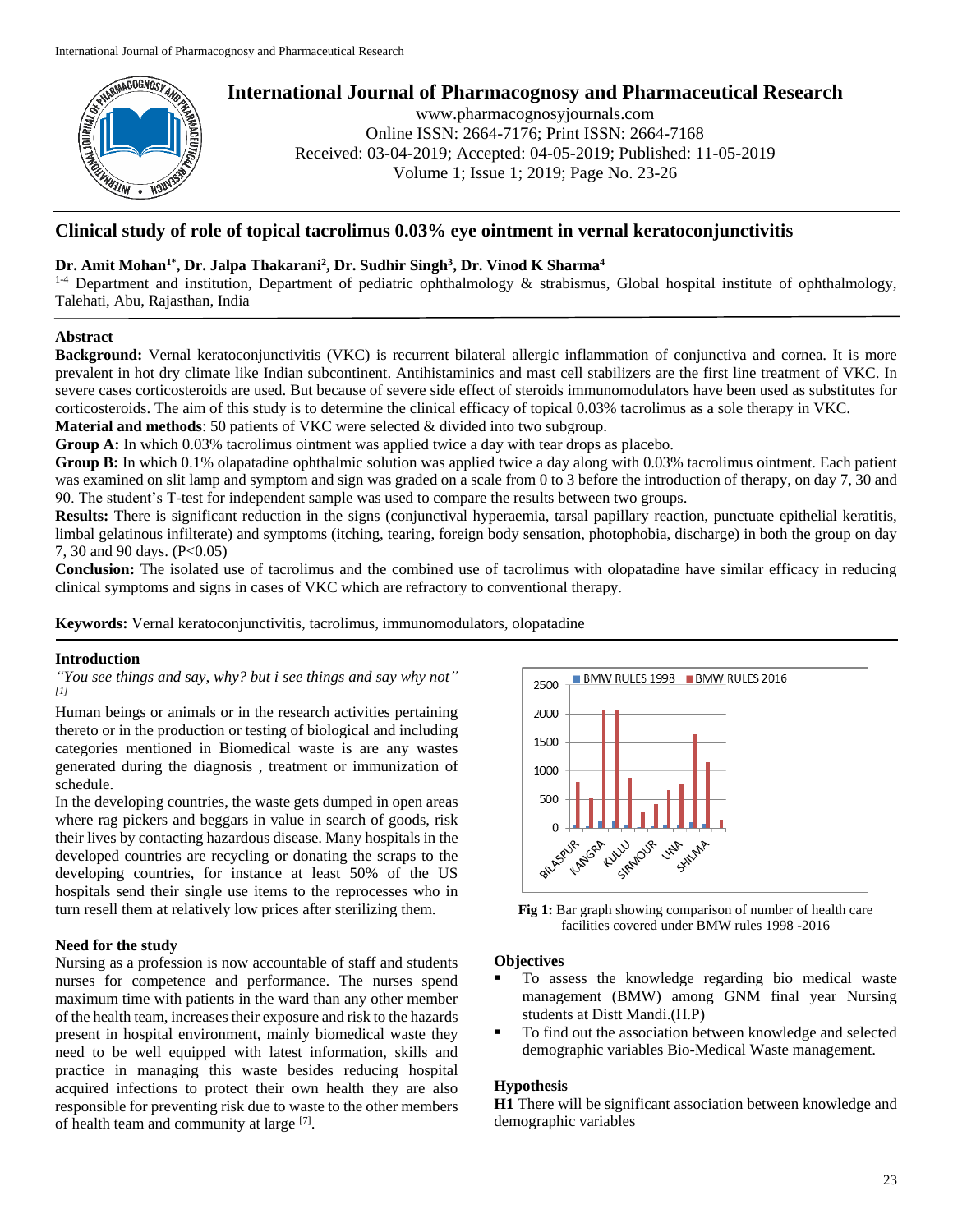**H0** There will be not be significant association between knowledge and demographic variables

#### **Assumption**

- 1. GNM final year nursing students may have some knowledge regarding BMW
- 2. Providing booklet will increase the knowledge of nursing students regarding BMW.

#### **Delimitations**

The GNM 3rd year student who are studying in selected nursing colleges and school of Distt Mandi (H.P)

#### **Methodology**

Research approach and design: To assess the knowledge regarding biomedical waste management among G.N.M nursing students a Pre- experimental one group pre test-post test design with Quantitative research approach.

#### **Setting of the study**

The study was undertaken Nursing colleges at Distt, Mandi H.P.

#### **Population**

The population for the study comprised G.N.M Nursing students of selected nursing colleges.

#### **Samples**

Samples of the study were G.N.M. Nursing students of the selected colleges of Distt. Mandi H.P.

#### **Sample size**

Sample size were 100.The samples included 40,35 and 45 students respectively from each college.

#### **Sampling technique**

In the present study the G.N.M. Nursing students were selected by convenient sampling.

Inclusion criteria The following inclusion criteria are set to select the samples.

- 1. G.N.M. final year nursing students
- 2. Students available at the time of data Collection
- 3. Those who have consented to participate in the study.

## **Exclusion criteria Samples excluded in the present study were students**

- 1. The study excluded the students those who had already participated in the same type of study.
- 2. Those colleges who are not given the permission for data collection.

## **Description of the tool**

Section-A: The Performa for sample characteristics was developed together personal data about Nursing Student i.e. age, gender, residence, marital status, religion Education, source of information, college area Clinical area, Previous knowledge regarding the Bio medical waste management.

Section-B: Each correct question was awarded a score of "1"and for every incorrect question a score of "0"was given. Thus, total score on structured knowledge questionnaire ranged from 0-30, maximum possible score was "30"and minimum score was "0".

**Table 1**

| S. No. | <b>Level of</b><br>knowledge | Range of<br>score | Percentage of<br>score |
|--------|------------------------------|-------------------|------------------------|
|        | Excellent                    | $25 - 30$         | $>83\%$                |
|        | Good                         | $20 - 24$         | 66-80%                 |
|        | Average                      | 11-19             | 36-63%                 |
|        | Poor                         | $0 - 10$          | -33%                   |

#### **Validity of the Tool**

Items were judged by 7 experts for relevance, clarity and appropriateness. Modifications were done in the tool as per expert opinion.

#### **Reliability of the Tool**

Reliability was established by split Half method.

The steps adopted for development of information booklet were as follows-

- Review of Literature
- Journals, Books, internet as sources used
- Opinions and suggestions from guide

#### **The contents covered the following areas**

- Solid waste Management
- Liquid waste management

#### Liquid waste management

- Laboratory waste management
- Sharps waste management

#### **Data Collection Procedure**

Formal permission for final data collection of the study was obtained from the concerned authorities of various selected colleges from Distt Mandi (H.P). The study was conducted in April, 2019.

All Students of GNM final year in selected colleges was taken subsequently by using convenient sampling techniques. Objectives of study were discussed and consent was obtained from participants of the study subjects were assured about the confidentiality of data. On the day 1, nursing students were instructed to fill the section A selected demographic variables took 10 minutes. Pre –test assessment of knowledge was done on the same day by structured questionnaire. On the same  $1<sup>st</sup>$  day, after pre-test one booklet each student was provided to them, it took 10 minutes. On the  $15<sup>th</sup>day$ ,  $2<sup>nd</sup>$  post –test assessment of knowledge of nursing students regarding BMW was done using the same questionnaire and it took around 10 minutes to complete the questionnaire.

#### **Results**

The demographic characteristics of the respondents revealed that most of the students 95% belongs to 20-21 years old , about gender 100% were females ,99% were residing in hostel and 96%belongs to Hindu religion .Regarding marital status 99% of students were unmarried about education 61% of students completed secondary education and 38% completed other diploma courses . Around 89% of student had clinical practice from govt. hospital where as 11% from private hospital.

Regarding previous knowledge about BMW 90% revealed that they have knowledge about BMW in which 93% of students said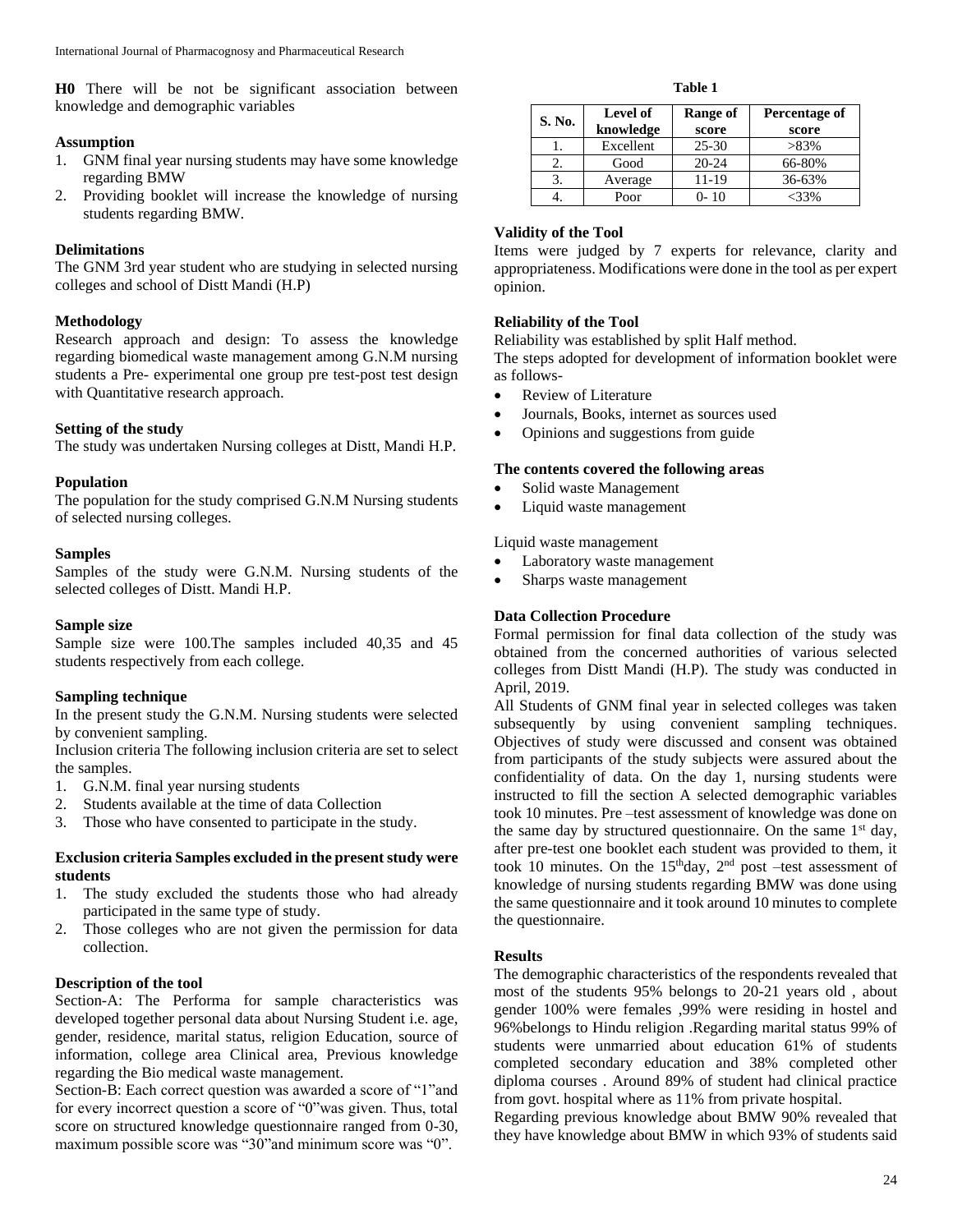that the source of information is through books about the location of student college 54% located in urban and 46% is rural area.

**Table 1:** Shows Range, Mean, SD, mean, mean diff., t value comparison of pr- test and post- test score of nursing student

| "T" Test              | Mean±S.D.Mean%Range               |  | Mean<br>Diff. | "11"<br>value                      | P value |
|-----------------------|-----------------------------------|--|---------------|------------------------------------|---------|
| Pre-test<br>knowledge | $15.16 \pm 3.67$ 50.50 $\pm 7-22$ |  |               | 9.840 21.287 $\ast$ < 0.001 $\ast$ |         |



**Fig 4.1:** Bar graph showed score of the nursing students mean and SD value according to the area

Association between knowledge scores and selected demographic variables that the association between the level of score and socio demographic variable. Based on the 2nd objectives used to Chi-square test used to associate the level of knowledge and selected demographic variables. The Chi-square value shows that there is significance association between the score level and demographic variables (Religion, In which hospital going to Clinical Practice, Previous Knowledge regarding Bio Medical Waste. Source of Information). There is no significance association between the level of scores and other demographic variables other variables .The calculated chi-square values were less than the table value at the 0.05 level of significance

## **Discussion**

In the present study out of 100 students' majority (100%) of students were females. From demographics we know the residence, religion and their educational standard. The finding present study showed that the compute "t" value {21.87} knowledge of bio medical waste management was found to be highly significant. The study finding is consistent with the crosssectional study conducted by Bhardwaj, Kumar Ashok, Sood Abhilashi, Singh mitasha (2015). To assess the knowledge about the BMW {management and handling} rule 2011 among the nurse's staff and interms. The performance score are (improved from 53% to 57%).

## **Recommendations**

- 1. A replication of the present study can be conducted with large subjects.
- 2. A study can be done by observing the practice of hospital waste disposal among health care provider
- 3. A similar study can be conducted in various health care setting.
- 4. A comparative study can be done between private and public health care centre.

## **4. Conclusion**

Most of the GNM final year nursing students had high positive knowledge regarding BMW management. The present study concludes that after giving booklet. Hence it is most important for the educators to educate reinforce the GNM final year students regularly.

# **5. References**

- 1. Anita Miller. A study to assess the effectiveness of strudured teaching program on BMW management among staff nurses in selected hospital at Bangulare.
- 2. Essay on mananagement of BMW in hospital Article shared by Nilay Macwan
- 3. Jayalkshmi LS. Vijayamma Ajmera. A study to aesses the knowledge regarding BMW management among Bsc Student of selected nursing collage udhaipur vol. 5 ISSUE 4 April 2016.
- 4. Mansi S center for research in urban affaires Institute for social and economic change Ngarabhoui . P.O Bangalure India .
- 5. Hppcb.nic .in / BMW 2016 pdf.
- 6. Shakharkar B.M. Principals of Hospital Administration 1st Ed. New Delhi: Jaypee Publishers 1998.
- 7. Khairun nessa MA Quaiyeem Barkat-e-Khuda Waste management in Health Care Facilities : A Review 2001.
- 8. Indian Nursing Year Book: Implementation of various technologies for treatment and disposal of Bio-medical waste New Delhi: 2000-2001.
- 9. Central Pollution Control Board Manual on Hospital Waste Management New Delhi:
- 10. Ministry of Environment and Forest: 1999.
- 11. Tanuja shigh , Tika R .Ghimire awareness of bio medical waste management in dental students in different Dental college Nepal 2018.
- 12. Dhasarathi kumar a study to knowledge level on bio medical waste management among the nurses in Tamilnadu volume 3 2018
- 13. MrAlin Thomas Cherian effective ness of structured teaching programme on knowledge regarding Bio medical waste management Bombay hospital college of Nursing, Indor , India 2017
- 14. Amita, Anjana, Ankita Dhiman a study to assess the knowledge and practices regarding bio medical waste management staff nurses at Deen Dayal Upadhyaya Z.H Shimla, (H.P)2017 ;3(8) 704 – 708
- 15. Suganya Panneerselvam knowledge on the Bio medical waste management among Nurses working in Hospital at Madurai 2016 ISSN 2249- 9571
- 16. Monika Bhardwaj, Rajiv Joshi. Awareness on bio medical waste management among under graduate medical students of Panjab, 2016.
- 17. Ananthachari KP, Divya CV. A study to assess the knowledge on bio medical waste management among heath care worker of Malabar Medical College teaching hospital, kerala, India. 2016; 3(9):2409-2413.
- 18. Merlin Mary James, Macheri Naseem, Chhugani Manju. A study to assess the knowledge of Nursing and MBBS Student regarding BMW management and to, develop an information Booklet on BMW management
- 19. In a selected university of new Delhi CHN vol/no 2 2016